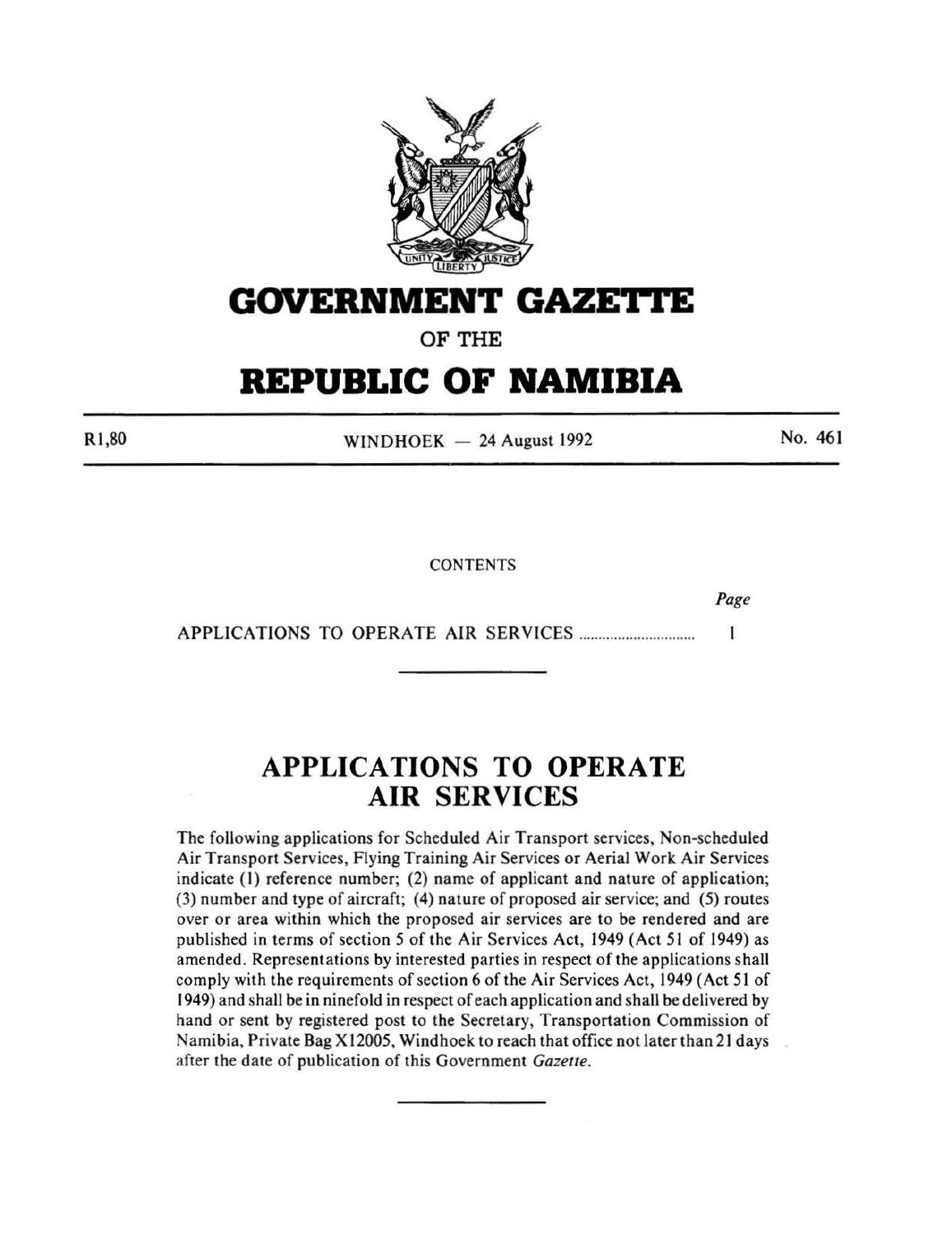-

- **(1)** 20/11/90 AIR00001
- (2) **NAMIBIA COMMERCIAL AVIATION (PTY) LTD., WINDHOEK**  - Renewal of Air Service Licence N348 to operate an non-scheduled air transport service.

| $(3)$ CESSNA      | 100 Series |                  |
|-------------------|------------|------------------|
| <b>CESSNA</b>     | 200 Series | Aircraft         |
| <b>CESSNA</b>     | 300 Series | Aircraft         |
| <b>CESSNA</b>     | 400 Series | Aircraft         |
| <b>BEECHCRAFT</b> | 50 Series  | Aircraft         |
| <b>DOUGLAS</b>    | DC-6       | Freight Aircraft |
|                   |            |                  |

( 4) (a) General freight.

(5) (a) (i) (a) Within Namibia; and

(b) From and to places situated within Namibia to and from a place on the border of Namibia with a neighbouring country.

TARIFFS: As per attached annexure "A".

| TAFIFFS:               | <b>RATE PER</b> |
|------------------------|-----------------|
| AIRCRAFT TYPE          | (C/KM)          |
| Cessna 100 Series      | $95 - 115$      |
| Cessna 200 Series      | $177 - 190$     |
| Cessna 300 Series      | $209 - 215$     |
| Beechcraft 50 Series   | $209 - 215$     |
| Douglas DC-6 Freighter | $1500 - 1800$   |

- **(1}** 24/04/91 AIR00002
- (2) **MISSION AVIATION FELLOWSHIP, WINDHOEK** New Application for a non-scheduled air transport service licence.

| (3) CESSNA    | Series 210 | Aircraft |
|---------------|------------|----------|
| <b>CESSNA</b> | Series 210 | Aircraft |

- (4) (a) Employees and appointed delegates of Christian Churches, Missions and recognised non-profit humanitarian aid agencies travelling in the course of their duties or otherwise as well as their immediate and or dependant family members.
- (5) (a) (i) (a) Within Namibia; and
	- (b) From and to places situated within Namibia to and from a place on the border of Namibia with a neighbouring country. TARIFFS: Recovery of basic costs.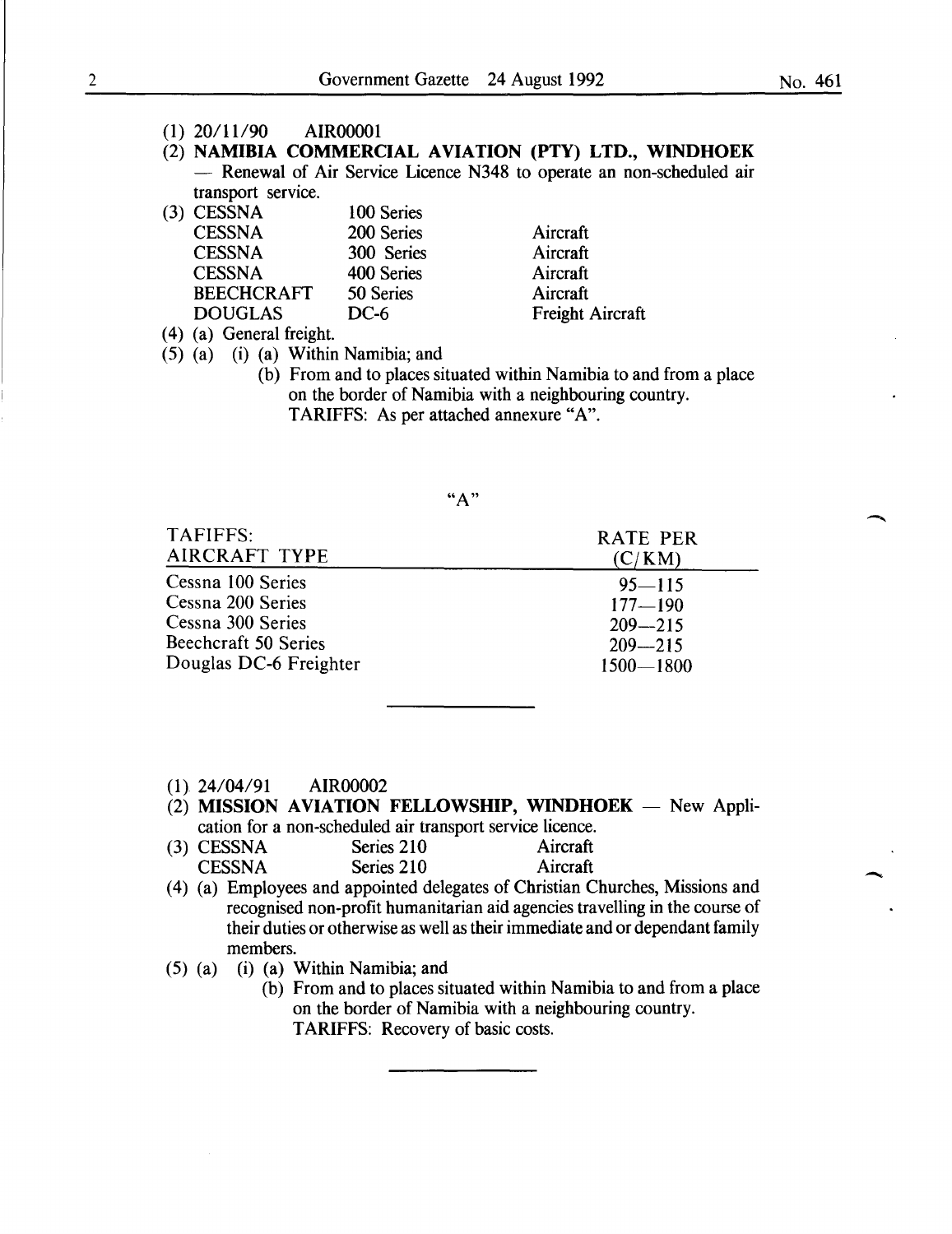- (I) 24/06/92 AIR00003
- (2) AIR NAMIBIA (PTY) LTD., WINDHOEK  $-$  Application for a scheduled air transport service licence.
- (3) As per annexure "B"
- ( 4) (a) Passengers and their personal effects.
- {5) (a) (i) (a) Within Namibia; and
	- (b) From and to places situated within Namibia to and from a place on the border of Namibia with a neighbouring country. TARIFFS: As per attached annexure "A".

## ANNEX "B"

## AIRCRAFT OWNED BY APPLICANT

TYPE Boeing 737-200 Beechcraft 1900C Beechcraft 1900C Beechcraft 1900C '

## AIRCRAFT LEASED BY APPLICANT

Boeing 747 SP Beechcraft 350 Beechcraft Baron Piper Cheyenne 111 Piper Cheyenne Ill DC-6 DC-6 DC-6 Cessna Caravan Cessna 402 Cessna 402 Cessna 310 Cessna 310 Cessna 310 Cessna 310 Cessna 310 Cessna310 Cessna310 Cessna310 Cessna210 Cessna 210 Cessna210  $Cessna 210$ Cessna 210 Cessna 210 Cessna210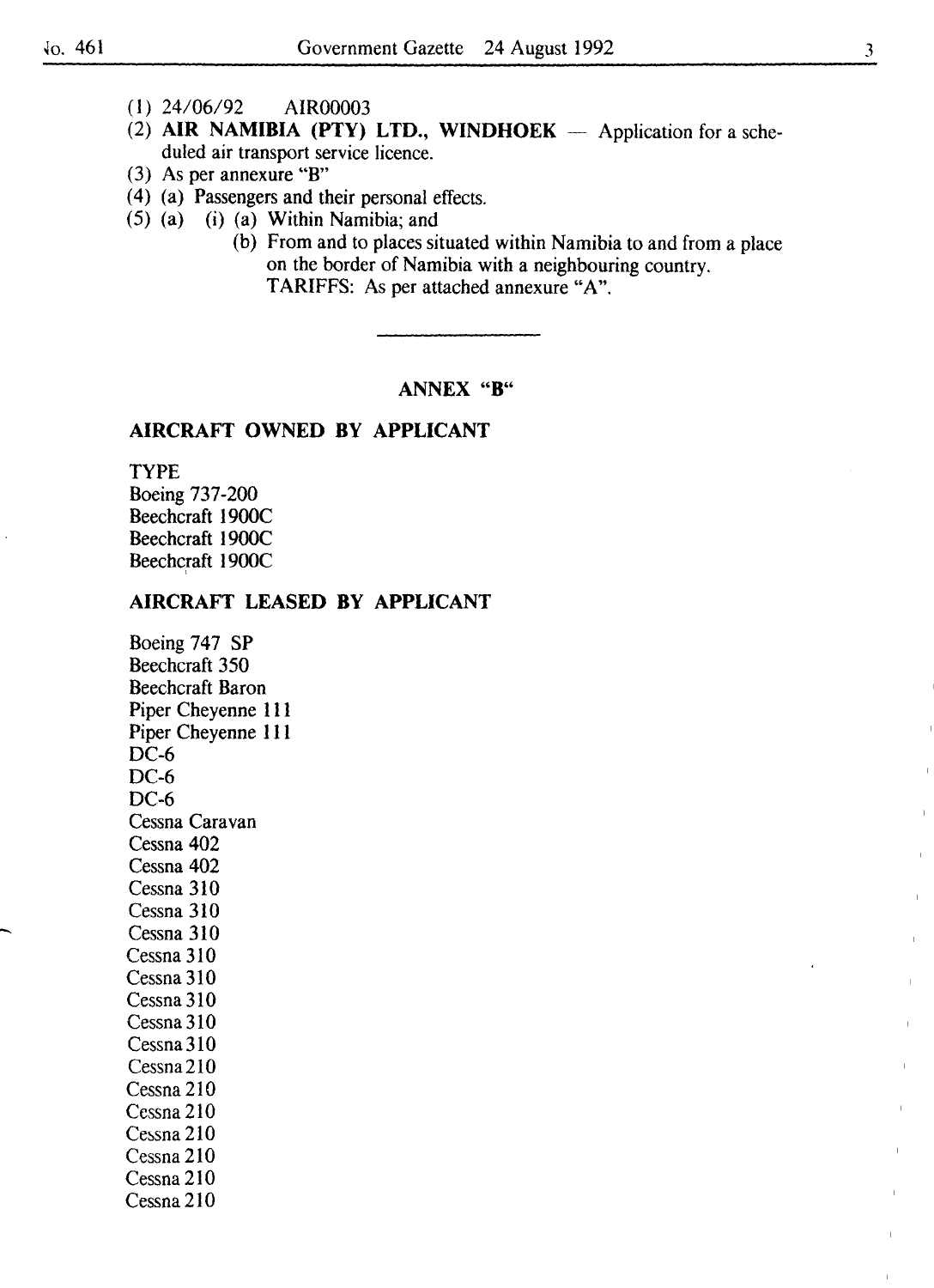| <b>SECTOR</b>                | <b>FREQUENCY</b><br><b>WEEK</b> |         | <b>TARIFF</b><br><b>SINGLE</b> |                          | <b>FREIGHT</b><br>R/KG |  |
|------------------------------|---------------------------------|---------|--------------------------------|--------------------------|------------------------|--|
|                              |                                 | Y-CLASS | <b>J-CLASS</b>                 | 1ST-CLASS                |                        |  |
| <b>CAPE TOWN TO:</b>         |                                 |         |                                |                          |                        |  |
| Keetmanshoop                 | 3                               | R385.00 | ۰.                             | ۰.                       | 6.23                   |  |
| Luderitz                     | 4                               | R510.00 | $\bullet\bullet$               | ÷.                       | 5.97                   |  |
| Oranjemund                   | 4                               | R379.00 | $\overline{\phantom{a}}$       | $\overline{\phantom{a}}$ | 4.72                   |  |
| Swakopmund                   | 4                               | R540.00 | $\overline{\phantom{a}}$       | ⊷                        | 5.97                   |  |
| Windhock Eros                | $\mathbf{3}$                    | R457.00 | $\overline{\phantom{a}}$       | $\overline{\phantom{a}}$ | 7.13                   |  |
| Windhoek International       | $\blacktriangleleft$            | R555.00 | R666.00                        | -∙                       | 3.63                   |  |
|                              |                                 |         |                                |                          |                        |  |
| JOHANNESBURG TO.             |                                 |         |                                |                          |                        |  |
| Windhock International       | 14                              | R524.00 | R625.00                        |                          | 3.55                   |  |
| Windhoek Eros                | 5                               | R336.00 |                                | ٠.                       | 7.52                   |  |
|                              |                                 |         |                                |                          |                        |  |
| KATIMA MULILO/MPACIIA<br>TO: |                                 |         |                                |                          |                        |  |
| Maun                         | $\mathbf{1}$                    | R223.00 | ۰.                             | --                       | 2.10                   |  |
| Rundu                        | $\mathbf{2}$                    | R357.00 | $\overline{\phantom{a}}$       | $\bullet\bullet$         | 3.78                   |  |
| Tsumeb                       | $\mathbf{2}$                    | R451.00 | ⊶                              | Ξ.                       | 4.80                   |  |
| Victoria Falls               | $\overline{\mathbf{3}}$         | R146.00 | $\overline{\phantom{a}}$       | $\overline{\phantom{a}}$ | 2.00                   |  |
| Windhoek Eros                | $\mathbf{3}$                    | R656.00 |                                | $\overline{\phantom{a}}$ | 6.98                   |  |
|                              |                                 |         |                                |                          |                        |  |
| KEETMANSHOOP TO:             |                                 |         |                                |                          |                        |  |
| Cape Town                    | $\overline{\mathbf{3}}$         | R385.00 |                                | ۰.                       | 6.23                   |  |
| <b>Windhoek Eros</b>         | 3                               | R308.00 |                                | --                       | 3.27                   |  |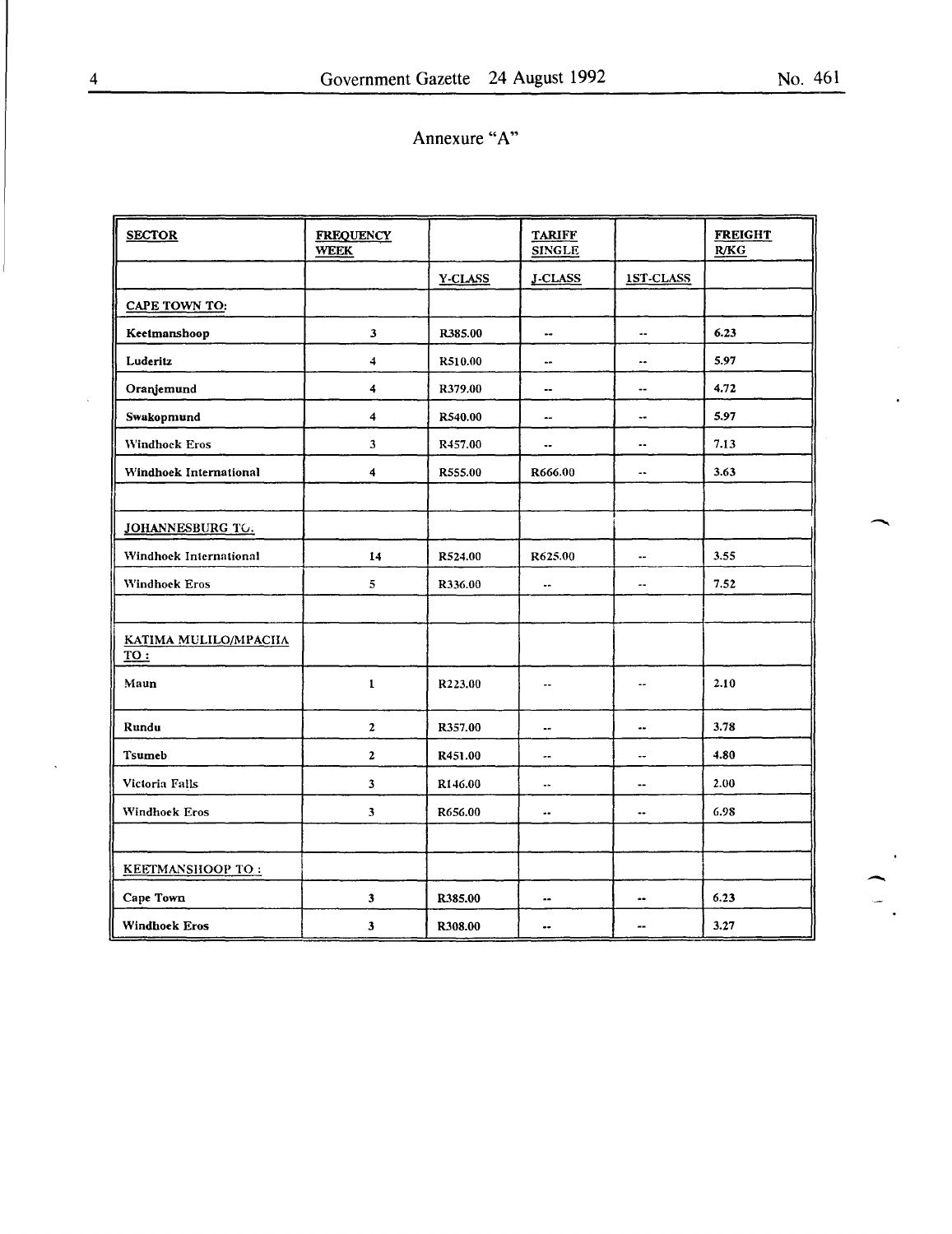,

e.

 $\ddot{\phantom{1}}$ 

| <b>SECTOR</b>        | <b>FREQUENCY</b><br><b>WEEK</b> |                     | <b>TARIFF</b><br><b>SINGLE</b> |                          | <b>FREIGHT</b><br>R/KG |
|----------------------|---------------------------------|---------------------|--------------------------------|--------------------------|------------------------|
|                      |                                 | Y-CLASS             | <b>J-CLASS</b>                 | 1ST-CLASS                |                        |
| LUDERITZ TO:         |                                 |                     |                                |                          |                        |
| Cape Town            | $\boldsymbol{4}$                | R510.00             | ۰.                             | $\overline{\phantom{a}}$ | 5.97                   |
| Oranjemund           | 4                               | R294.00             | $\overline{\phantom{a}}$       |                          | 3.12                   |
| Swakopmund           | 4                               | R357.00             | ۰.                             |                          | 3.78                   |
| Windhoek Eros        | 4                               | R542.00             | ۰.                             | --                       | 5.75                   |
| MOKUTI TO:           |                                 |                     |                                |                          |                        |
| Ondangwa             | $\boldsymbol{2}$                | R143.00             | ۰.                             | $\qquad \qquad \cdots$   | 2.59                   |
| <b>Tsumeb</b>        | $\boldsymbol{2}$                | R86.00              | ۰.                             | $\ddot{\phantom{1}}$     | 1.19                   |
| <b>Windhoek Eros</b> | $\mathbf{2}$                    | R313.00             | --                             | ⊷                        | 3.69                   |
| <b>ONDANGWATO:</b>   |                                 |                     |                                |                          |                        |
| Mokuti               | $\bf{2}$                        | R143.00             | ۰.                             |                          | 2.59                   |
| <b>Tsumeb</b>        | $\bf{2}$                        | R225.00             | --                             | ۰.                       | 2.61                   |
| Windhoek Eros        | $\boldsymbol{2}$                | R437.00             | ۰.                             |                          | 5.09                   |
| ORANJEMUND TO:       |                                 |                     |                                |                          |                        |
| <b>Cape Town</b>     | $\overline{\mathbf{4}}$         | R379.00             | ۰.                             | ٠.                       | 4.72                   |
| Luderitz             | $\overline{\mathbf{4}}$         | R294.00             | --                             | ۰.                       | 3.12                   |
| Swakopmund           | $\blacktriangleleft$            | R417.00             | ٠.                             |                          | 5.53                   |
| Windhoek Eros        | 4                               | R602.00             | ۰.                             |                          | 6.40                   |
| RUNDU TO:            |                                 |                     |                                |                          |                        |
| Katima Mulilo        | $\mathbf{2}$                    | R357.00             | ۰.                             | $\overline{\phantom{a}}$ | 3.78                   |
| Tsumeb               | $\mathbf{2}$                    | R <sub>201.00</sub> | ۰.                             | $\bullet\bullet$         | 2.33                   |
| Victoria Falls       | $\mathbf{2}$                    | R472.00             | ۰.                             | $\bullet\bullet$         | 4.26                   |
| <b>MAUN TO:</b>      |                                 |                     |                                |                          |                        |
| Katima Mulilo        | $\mathbf{1}$                    | <b>BWP 172</b>      | ۰.                             | ۰.                       | <b>BWP 0.69</b>        |
| <b>Windhoek Eros</b> | $\mathbf{2}$                    | <b>BWP 337</b>      | ۰.                             |                          | <b>BWP 1.39</b>        |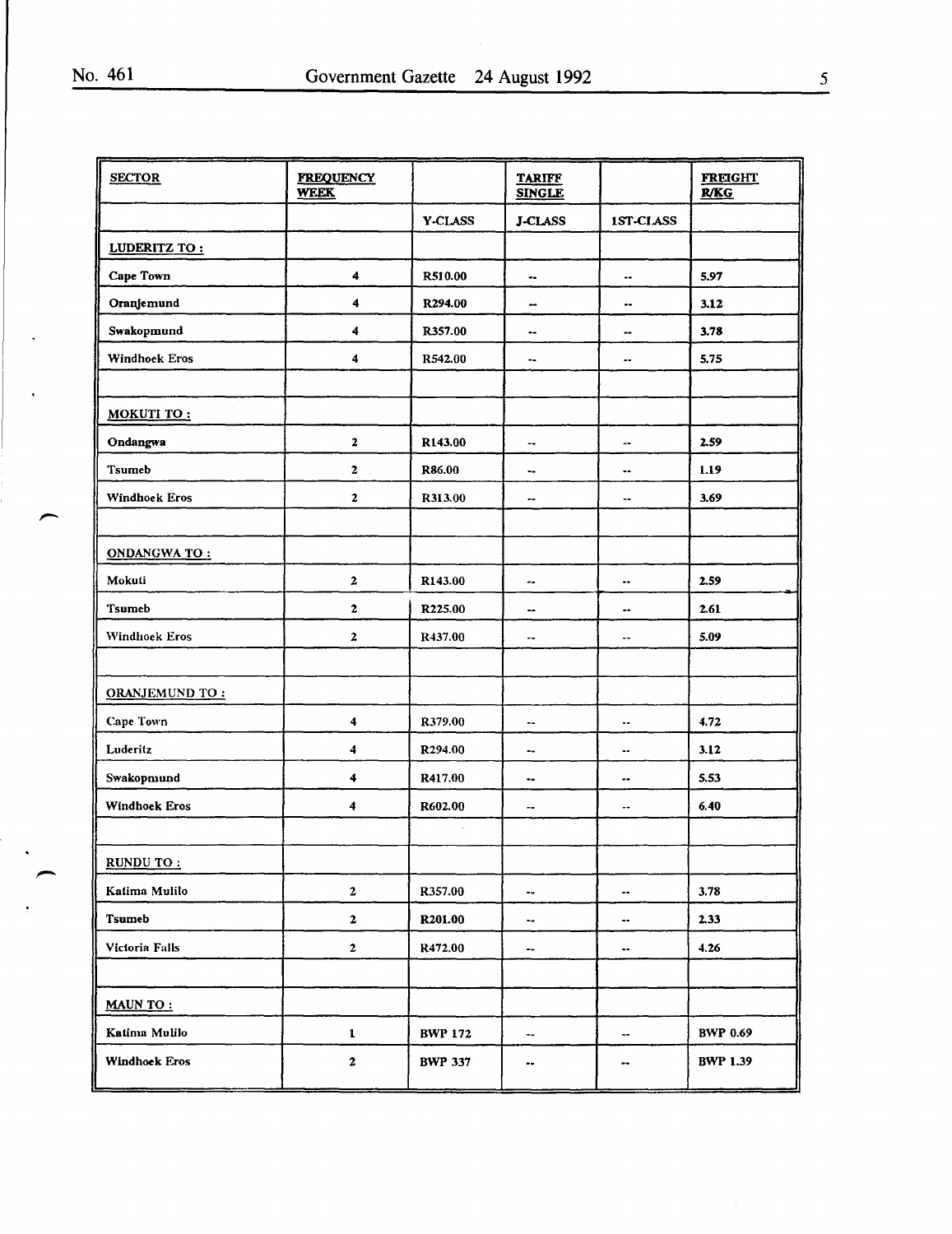| <b>SECTOR</b>            | <b>FREQUENCY</b><br><b>WEEK</b> |                | <b>TARIFF</b><br><b>SINGLE</b> |                          | <b>FREIGHT</b><br>R/KG |
|--------------------------|---------------------------------|----------------|--------------------------------|--------------------------|------------------------|
|                          |                                 | <b>Y-CLASS</b> | <b>J-CLASS</b>                 | 1ST-CLASS                |                        |
| RUNDU TO:                |                                 |                |                                |                          |                        |
| <b>Windhock Eros</b>     | $\mathbf{z}$                    | R425.00        | ۰.                             | ۰.                       | 4.51                   |
|                          |                                 |                |                                |                          |                        |
| <b>SWAKOPMUND TO:</b>    |                                 |                |                                |                          |                        |
| Cape Town                | 4                               | R540.00        | --                             | --                       | 5.97                   |
| Luderitz                 | 4                               | R357.00        | --                             | --                       | 3.78                   |
| Oranjemund               | 4                               | R417.00        | ٠.                             | $\bullet$                | 5.53                   |
| <b>Windhoek Eros</b>     | 4                               | R225.00        |                                | $\bullet$                | 2.61                   |
|                          |                                 |                |                                |                          |                        |
| TSUMEB TO:               |                                 |                |                                |                          |                        |
| Katima Mulilo            | $\mathbf{2}$                    | R451.00        | ٠.                             |                          | 4.80                   |
| Mokuti                   | 2                               | R86.00         |                                | $- -$                    | 1.19                   |
| Ondangwa                 | $\mathbf{2}$                    | R225.00        | ۰.                             |                          | 2.61                   |
| Rundu                    | $\mathbf{z}$                    | R201.00        | ۰.                             | --                       | 2.33                   |
| Victoria Falls           | $\mathbf{2}$                    | R502.00        | ۰.                             | ۰.                       | 4.86                   |
| <b>Windhoek Eros</b>     | 4                               | R313.00        | ۰.                             | --                       | 3.63                   |
|                          |                                 |                |                                |                          |                        |
| VICTORIA FALLS TO:       |                                 |                |                                |                          |                        |
| Katima Mulilo            | 3                               | <b>ZWD 279</b> | ٠.                             |                          | ZWD 2.55               |
| Rundu                    | 2                               | <b>ZWD 902</b> | ۰.                             | $\overline{\phantom{a}}$ | ZWD 3.55               |
| <b>Tsumeb</b>            | 2                               | <b>ZWD 960</b> | ۰.                             | --                       | ZWD 4.55               |
| <b>Windhoek Eros</b>     | 3                               | ZWD 1367.      | --                             | --                       | <b>ZWD</b> 4.55        |
|                          |                                 |                |                                |                          |                        |
| <b>WINDHOEK EROS TO:</b> |                                 |                |                                |                          |                        |
| Cape Town                | $\mathbf{3}$                    | R457.00        | $\bullet\bullet$               | ۰.                       | 7.13                   |
| Katima Mulilo            | $\mathbf{3}$                    | R656.00        | ۰.                             |                          | 6.98                   |
| Keetmanshoop             | 3                               | R308.00        | $\overline{\phantom{m}}$       |                          | 3.27                   |
| Luderitz                 | 4                               | R542.00        |                                | $\bullet\,\bullet$       | 5.75                   |
| Maun                     | 2                               | R436.00        | --                             | --                       | 5.32                   |
| Mokuti                   | 2                               | R313.00        |                                | ۰.                       | 3.69                   |
| Ondangwa                 | $\mathbf 2$                     | R437.00        |                                | --                       | 5.09                   |
| Oranjemund               | 4                               | R602.00        | --                             | ۰.                       | 6.40                   |

 $\sum_{i=1}^{n}$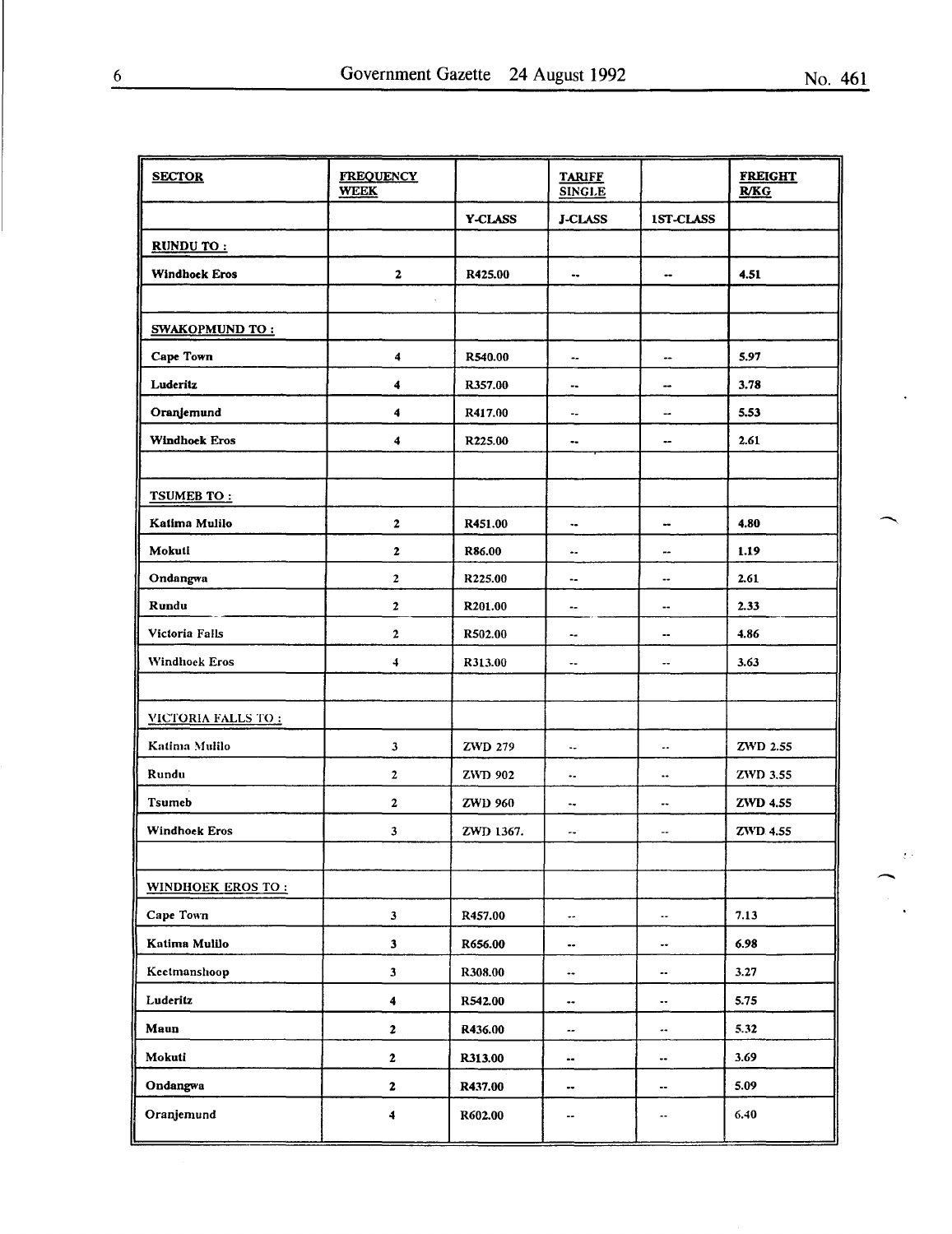$\ddot{\phantom{1}}$ 

 $\ddot{\phantom{a}}$ 

م

 $\ddot{\phantom{0}}$ 

 $\ddot{\phantom{a}}$ 

| <b>SECTOR</b>                          | <b>FREQUENCY</b><br><b>WEEK</b> |                 | <b>TARIFF</b><br><b>SINGLE</b> |                          | <b>FREIGHT</b><br>R/KG |
|----------------------------------------|---------------------------------|-----------------|--------------------------------|--------------------------|------------------------|
|                                        |                                 | Y-CLASS         | <b>J-CLASS</b>                 | 1ST-CLASS                |                        |
| <b>WINDHOEK EROS TO:</b>               |                                 |                 |                                |                          |                        |
| Rundu                                  | $\mathbf{2}$                    | R425.00         | $\bullet\bullet$               | --                       | 4.51                   |
| Swakopmund                             | 4                               | R225.00         | --                             | -                        | 2.61                   |
| <b>Tsumeb</b>                          | 4                               | R313.00         |                                | --                       | 3.63                   |
| Victoria Falls                         | 3                               | R711.00         | --                             | --                       | 5.26                   |
| Johannesburg                           | 5                               | R336.00         | ٠.                             |                          | 7.52                   |
| WINDHOEK INTERNA-<br><b>TIONAL TO:</b> |                                 |                 |                                |                          |                        |
| Cape Town                              | 3                               | R555.00         | R666.00                        | $\overline{\phantom{a}}$ | 3.81                   |
| Frankfurt                              | $\mathbf{z}$                    | R3914.00        | R5855.00                       | R8334.00                 | 7.53                   |
| Harare                                 | 2                               | R843.00         | R1012.00                       | ш.                       | 4.16                   |
| Johannesburg                           | 8                               | R524.00         | R625.00                        | ۰.                       | 3.55                   |
| Luanda                                 | $\mathbf{1}$                    | R828.00         | R995.00                        | ۰.                       | 3.41                   |
| Lusaka                                 | $\mathbf{1}$                    | R771.00         | R888.00                        |                          | 3.95                   |
| London                                 | $\mathbf{I}$                    | R3921.00        | R5855.00                       | R8334.00                 | 9.92                   |
| <b>FRANKFURT TO:</b>                   |                                 |                 |                                |                          |                        |
| Windhoek International                 | $\mathbf{2}$                    | <b>DEM 3651</b> | <b>DEM 4024</b>                | <b>DEM 6264</b>          | <b>DEM 11.05</b>       |
| LONDON TO:                             |                                 |                 |                                |                          |                        |
| Windhock International                 | $\mathbf{1}$                    | GBP 1016        | GBP 1376                       | GBP 2416                 | GBP 6.24               |
| LUANDA TO:                             |                                 |                 |                                |                          |                        |
| Windhoek International                 | $\mathbf{I}$                    | <b>USD 285</b>  | <b>USD 342</b>                 | ⊷                        | <b>USD 0.68</b>        |
| LUSAKA TO:                             |                                 |                 |                                |                          |                        |
| Windhoek International                 | $\mathbf 1$                     | <b>USD 311</b>  | $\ddot{\phantom{0}}$           |                          | <b>AOK 628</b>         |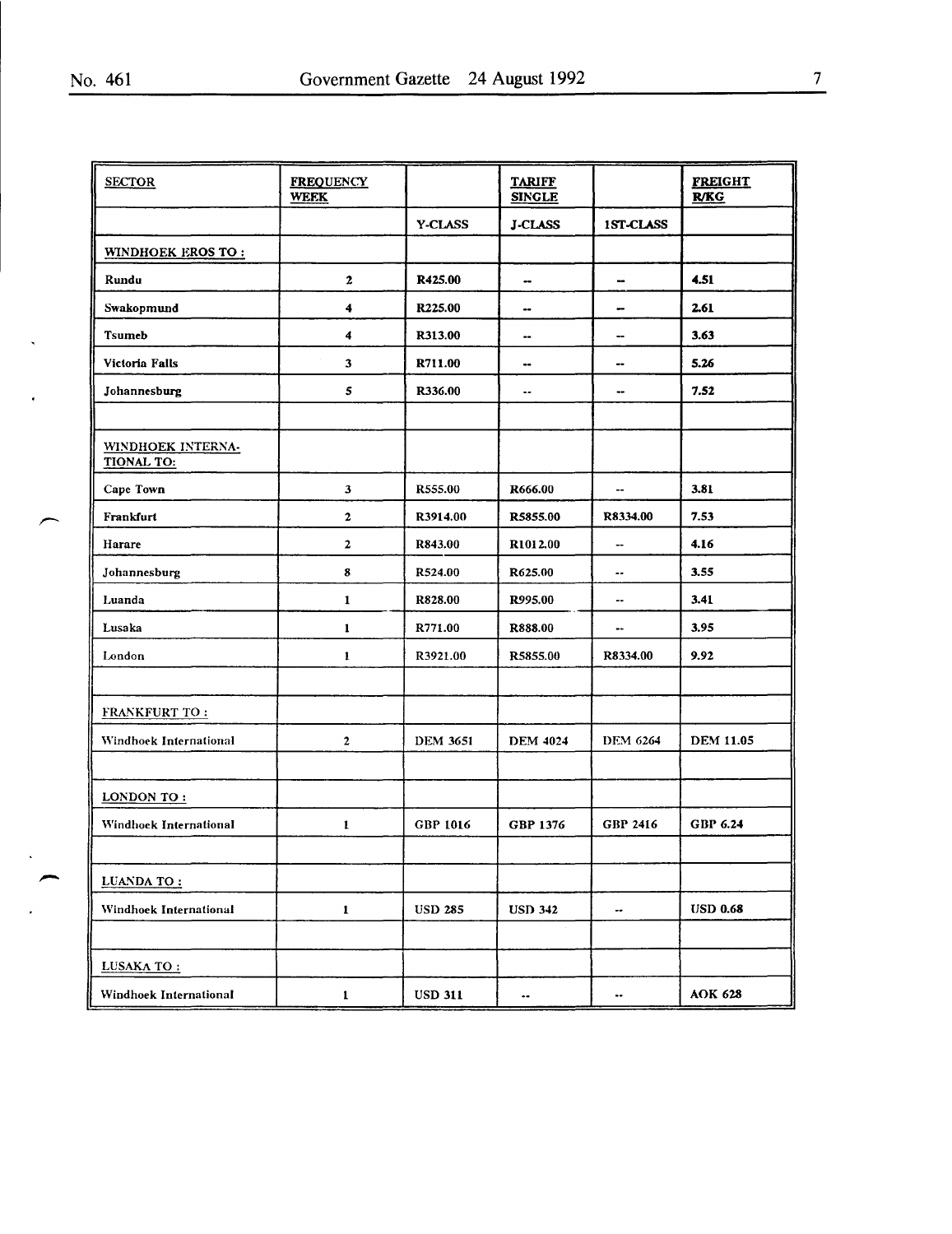- (1) 24/06/92 AIR00004
- (2) EROS AIR (PTY) LTD., WINDHOEK  $-$  Renewal of non-scheduled air transport service licence N277.<br>CESSNA 340A
- (3) CESSNA 340A Aircraft

- ( 4) (a) Passengers and their personal effects.
- (5) (a) (i) (a) Within Namibia; and
	- (b) From and to places situated within Namibia to and from a place on the border of Namibia with a neighbouring country. TARIFFS: R330/R450 per flying hour.
- ( 1) 23/03/92 AIR00005
- (2) HELINAMIB (PTY) LTD., WINDHOEK  $-$  Renewal of non-scheduled air transport service licence N358.

| $(3)$ BELL      | 206 Series    | Helicopter |
|-----------------|---------------|------------|
| <b>BELL</b>     | 206L Series   | Helicopter |
| <b>SIKORSKY</b> | S 61 Series   | Helicopter |
| <b>SIKORSKY</b> | S 76 Series   | Helicopter |
| <b>SIKORSKY</b> | S 62 Series   | Helicopter |
| <b>PIPER</b>    | Seneca Series | Aircraft   |
|                 |               |            |

- (4) (a) Passengers and their personal effects.
	- (b) General freight.
- (5) (a) (i) (a) Within Namibia; and
	- (b) From and to places situated within Namibia to and from a place on the border of Namibia with a neighbouring country. TARIFFS: As per attached annexure "A".
	- (b) (i) (a) Within Namibia; and
		- (b) From and to places situated within Namibia to and from a place on the border of Namibia with a neighbouring country. TARIFFS: As per attached annexure "A".

#### AIRCRAFT

#### RATES PER FLYING HOUR

| <b>BELL 206 Series</b>     | R <sub>1</sub> 790.00 |
|----------------------------|-----------------------|
| <b>BELL 206L Series</b>    | R <sub>2</sub> 255.00 |
| <b>SIKORSKY S61 Series</b> | R <sub>8</sub> 530.00 |
| <b>SIKORSKY S62 Series</b> | R4 235.00             |
| <b>PIPER</b> Seneca Series | R 550.00              |
|                            |                       |

- (1) 23/03/92 AIR00006
- (2) HELINAMIB (PTY) LTD., WINDHOEK  $-$  Renewal of aerial work air service licence W364.

| $(3)$ BELL      | 206 Series           | Helicopter |
|-----------------|----------------------|------------|
| <b>BELL</b>     | 206L Series          | Helicopter |
| <b>SIKORSKY</b> | S61 Series           | Helicopter |
| <b>SIKORSKY</b> | S76 Series           | Helicopter |
| <b>SIKORSKY</b> | S62 Series           | Helicopter |
| <b>PIPER</b>    | <b>Seneca Series</b> | Aircraft   |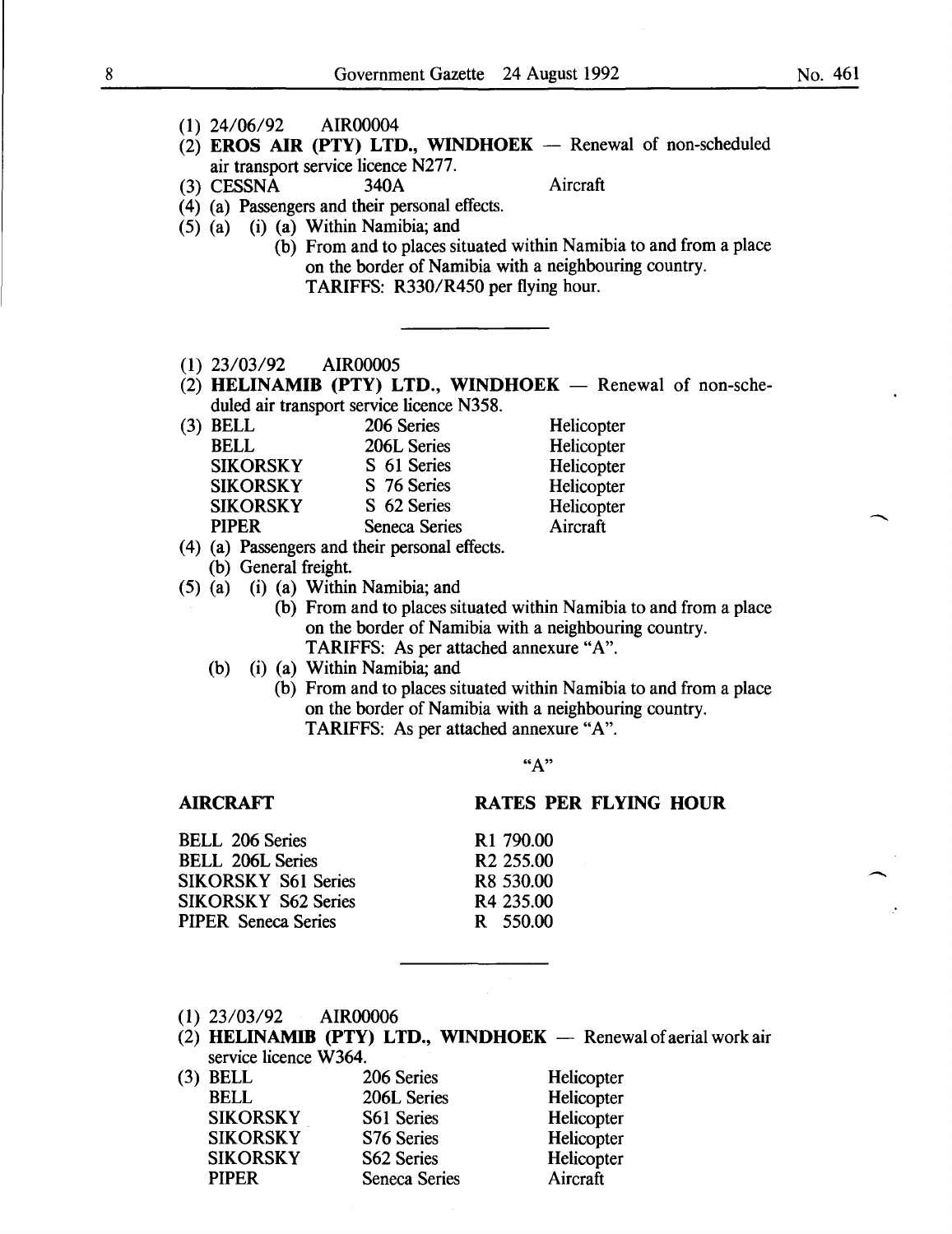## *(* 4) (a) General freight.

- (5) (a) (i) (a) Within Namibia; and
	- (b) From and to places situated within Namibia to and from a place on the border of Namibia with a neighbouring country. TARIFFS: As per attached annexure "A".

"A"

## AIRCRAFT

RATES PER FLYING HOUR

**Helicopter** Helicopter **Helicopter** Helicopter **Helicopter** Aircraft

| <b>BELL 206 Series</b>     | R <sub>1</sub> 790.00 |
|----------------------------|-----------------------|
| <b>BELL 206L Series</b>    | R <sub>2</sub> 255.00 |
| <b>SIKORSKY S61 Series</b> | R8 530.00             |
| <b>SIKORSKY S62 Series</b> | R <sub>4</sub> 235.00 |
| <b>PIPER</b> Seneca Series | R 550.00              |
|                            |                       |

- (1) 23/03/92 AIR00007
- (2) HELINAMIB (PTY) LTD., WINDHOEK  $-$  Renewal of flying training air service licence F359.

| $(3)$ BELL      | 206 Series           |
|-----------------|----------------------|
| <b>BELL</b>     | 206L Series          |
| <b>SIKORSKY</b> | S61 Series           |
| <b>SIKORSKY</b> | S76 Series           |
| <b>SIKORSKY</b> | S62 Series           |
| <b>PIPER</b>    | <b>Seneca Series</b> |
|                 |                      |

(4) (a) Unknown.

- (5) (a) (i) (a) Within Namibia; and
	- (b) From and to places situated within Namibia to and from a place on the border of Namibia with a neighbouring country. TARIFFS: As per attached annexure "A".

R1 790.00 R2 255.00 R8 530.00 R4 235.00 R 550.00

"A"

#### AIRCRAFT

#### RATES PER FLYING HOUR

| <b>BELL 206 Series</b>     |  |
|----------------------------|--|
| <b>BELL 206L Series</b>    |  |
| <b>SIKORSKY S61 Series</b> |  |
| <b>SIKORSKY S62 Series</b> |  |
| PIPER Seneca Series        |  |

9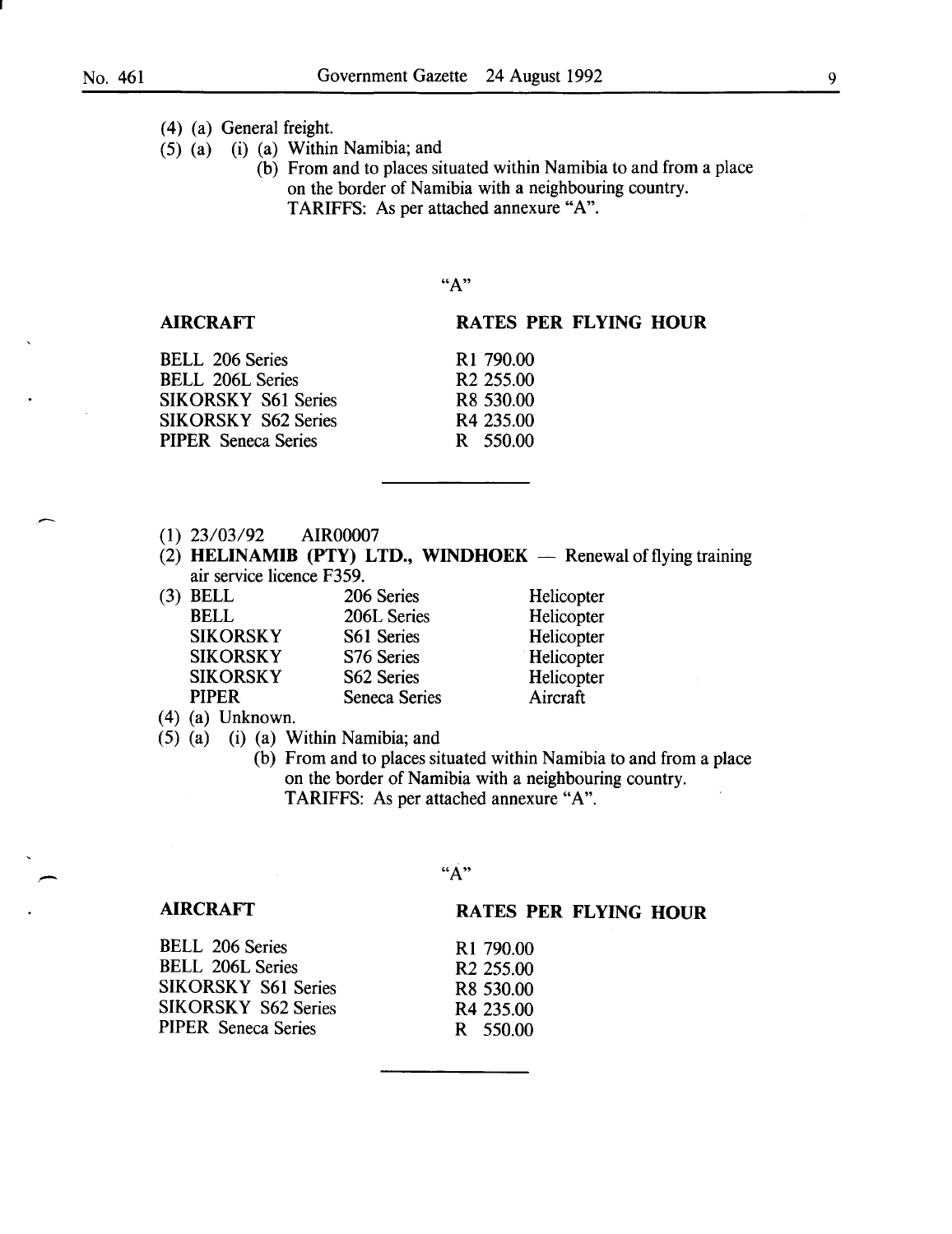No. 461

-

- (1) 17/06/92 AIR00008
- (2) KLEIN C., SWAKOPMUND  $-$  Application for a non-scheduled air transport service licence.<br>
(3) CESSNA 172
- 

172 Skyhawk Aircraft

- ( 4) (a) Passengers and their personal effects.
- (5) (a) (i) (a) Within Namibia; and
	- (b) From and to places situated within Namibia to and from a place on the border of Namibia with a neighbouring country. TARIFFS: R350 per flying hour.
- (1) 17/06/92 AIR00009
- (2) KLEIN C., SWAKOPMUND  $-$  Application for an aerial work air service licence.
- 

(3) CESSNA 172 Skyhawk Aircraft

- ( 4) (a) General freight.
- (5) (a) (i) (a) Within Namibia; and
	- (b) From and to places situated within Namibia to and from a place on the border of Namibia with a neighbouring country. TARIFFS: R350 per flying hour.
- (1) 15/07/92 AIROOOlO
- (2) WILDLIFE, CONSERVATION & TOURISM, WINDHOEK  $-$ Application for an aerial work air service licence.
- (3) PIPER Cub Aircraft PIPER Lunar Maule Aircraft
- ( 4) (a) General freight and persons.
- (5) (a) (i) From Eros to place situated within Namibia or to a place on the border of Namibia with a neighbouring country and return. TARIFFS: As per agreement.
- (1) 09/06/92 AIROOOll
- (2) FLACHBERGER F., WINDHOEK  $-$  Application for a non-scheduled air transport service licence.
- (3) HUGHES 300C McDONNEL Douglas 500E McDONNEL Douglas 520 Notar Aircraft Aircraft Aircraft
- ( 4) (a) Passengers and their personal effects.
- (5) (a) (i) (a) Within Namibia; and
	- (b) From and to places situated within Namibia to and from a place on the border of Namibia with a neighbouring country.

TARIFFS: As per attached annexure "A".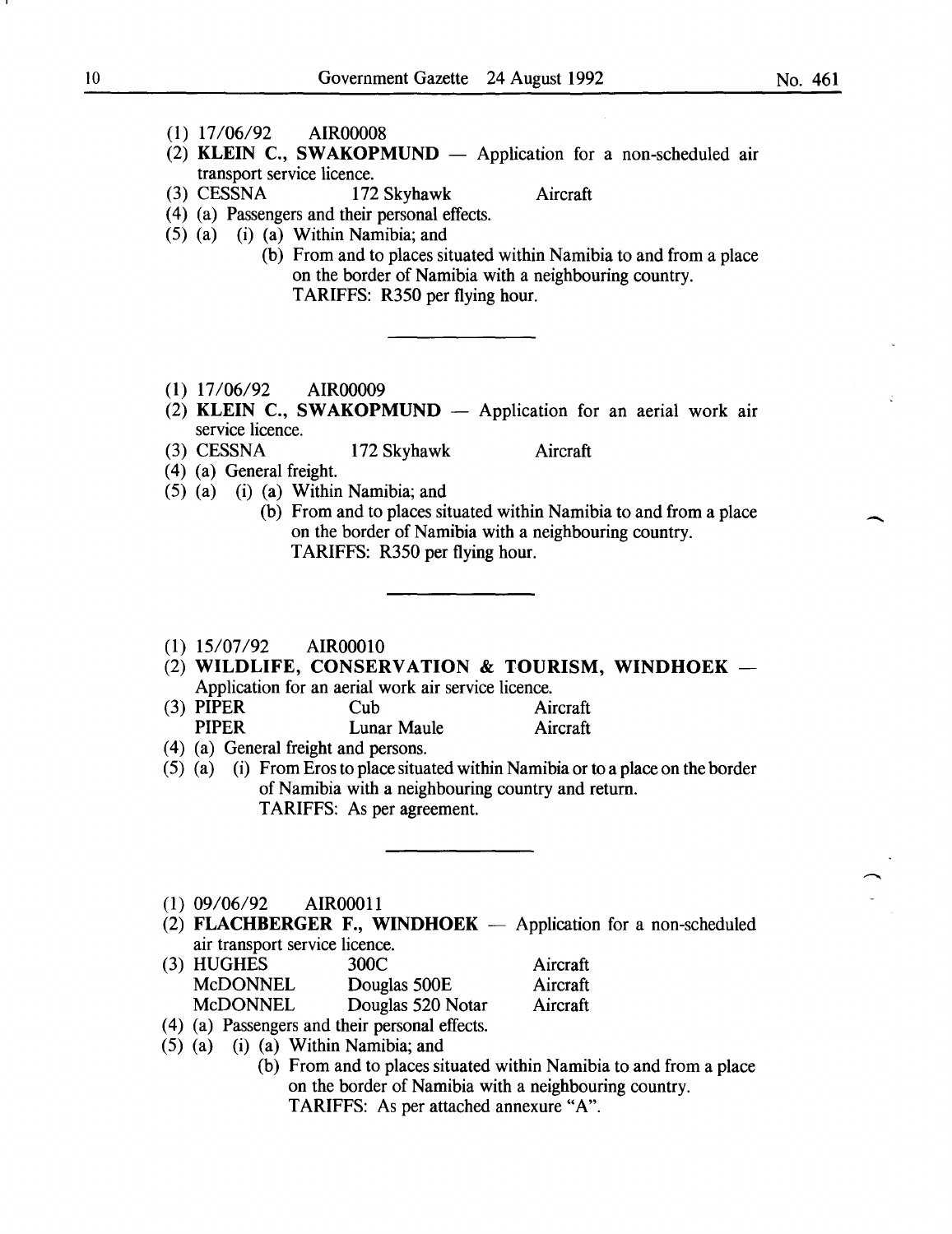## AIRCRAFT

## RATES PER FLYING HOUR

HUGHES 300 McDONNEL DOUGLAS 500E McDONNEL DOUGLAS 520N

R 700.00 plus G.S.T. R1 500.00 plus G.S.T. R1 600.00 plus G.S.T.

- (1) 09/06/92 AIR00012
- (2) FLACHBERGER F., WINDHOEK  $-$  Application for an aerial work air service licence.

| (3) HUGHES      | 300C              | Helicopter |
|-----------------|-------------------|------------|
| <b>MCDONNEL</b> | Douglas 500E      | Helicopter |
| <b>McDONNEL</b> | Douglas 520 Notar | Helicopter |

- ( 4) (a) General freight.
- (5) (a) (i) (a) Within Namibia; and
	- (b) From and to places situated within Namibia to and from a place on the border of Namibia with a neighbouring country. TARIFFS: As per attached annexure "A".

"A"

#### AIRCRAFT

#### RATES PER FLYING HOUR

| <b>HUGHES 300</b>     |  |
|-----------------------|--|
| McDONNEL DOUGLAS 500E |  |
| McDONNEL DOUGLAS 520N |  |

R 700.00 plus G.S.T. R1 500.00 plus G.S.T. R1 600.00 plus G.S.T.

- (1) 26/10/90 AIR00013
- (2) ROSSING AIR (PTY) LTD., WINDHOEK  $-$  Renewal of non-scheduled air transport service licence N118.
- (3) BEECHCRAFT B300 Aircraft

- ( 4) (a) Passengers and their personal effects. (b) General freight.
- (5) (a) (i) (a) Within Namibia; and
	- (b) From and to places situated within Namibia to and from places on the border of Namibia with a neighbouring country. TARIFFS: Free of charge.
	- (b) (i) (a) Within Namibia; and
		- (b) From and to places situated within Namibia to and from a place on the border of Namibia with a neighbouring country. TARIFFS: As per attached annexure "A".
		- (ii) (a) Within Namibia; and
			- (b) From and to places situated within Namibia to and from a place on the border of Namibia with a neighbouring country. TARIFFS: Free of charge.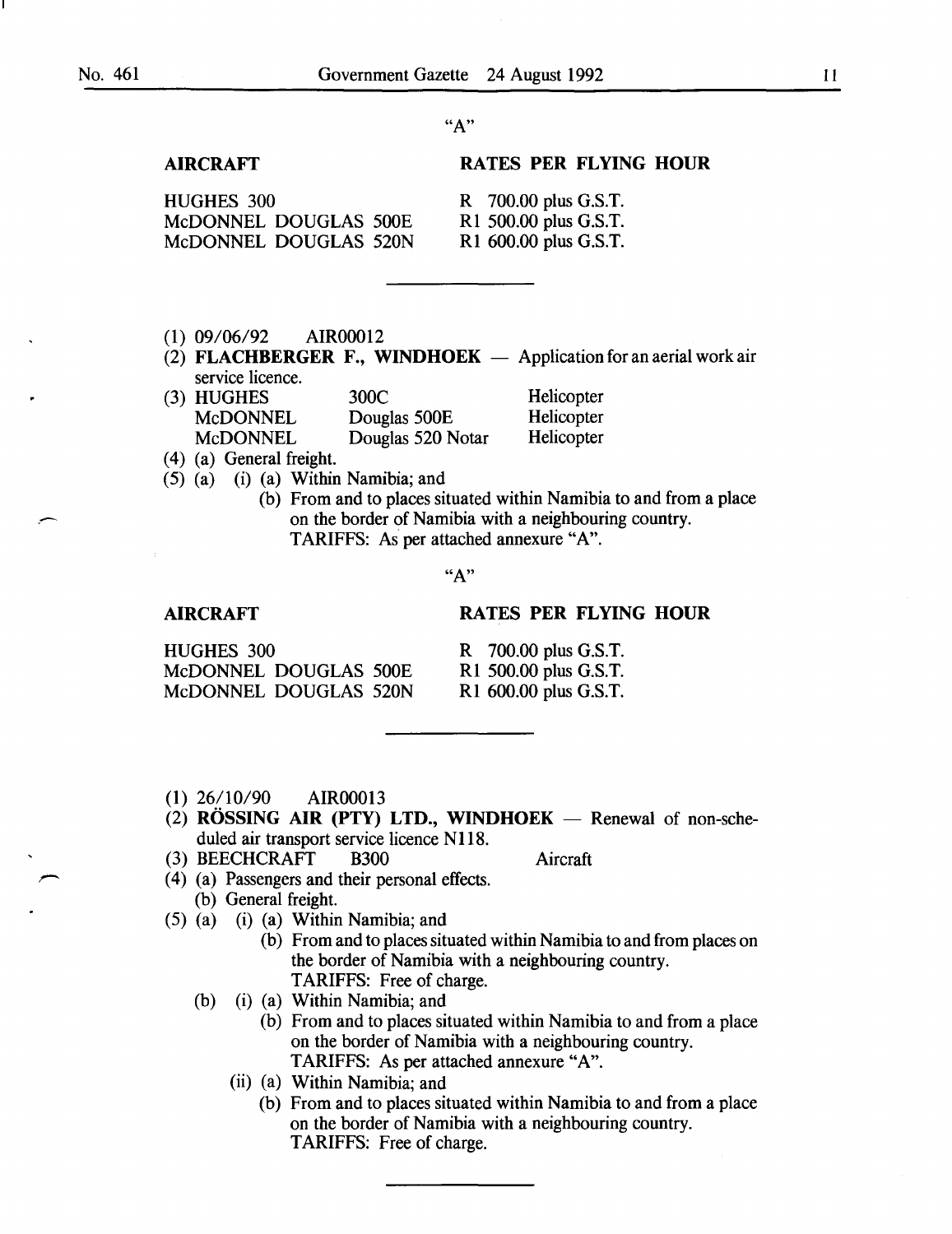- (1) 29/06/92 AIR00014
- $(2)$  SWAWEK, WINDHOEK Renewal of non-scheduled air transport service licence N119.

| 206B                 | Helicopter     |
|----------------------|----------------|
| 206 <sub>B</sub>     | Helicopter     |
| <b>B200</b>          | Aircraft       |
| A36                  | Aircraft       |
| <b>Grand Caravan</b> | to be acquired |
|                      |                |

- ( 4) (a) Passengers and their personal effects.
- (5) (a) (i) (a) Within Namibia; and
	- (b) From and to places situated within Namibia to and from a place on the border of Namibia with a neighbouring country.
		- TARIFFS: Own employees free of charge other only nominal charges when applicable.
- (1) 24/06/90 AIR00015
- (2) TRANSNAMIBIA AVIATION (PTY) LTD., WINDHOEK - Application for a non-scheduled air transport service licence.

|            |     | reprience for a fion sencement an nansport service ne |             |  |
|------------|-----|-------------------------------------------------------|-------------|--|
| 2) CECCNIA | 10A |                                                       | $A$ ivereft |  |

| (3) CESSNA        | 404         | Aircraft |
|-------------------|-------------|----------|
| <b>CESSNA</b>     | 402         | Aircraft |
| <b>BEECHCRAFT</b> | 58.         | Aircraft |
| <b>BEECHCRAFT</b> | <b>TC60</b> | Aircraft |
| <b>BEECHCRAFT</b> | <b>200</b>  | Aircraft |
| <b>BEECHCRAFT</b> | 90          | Aircraft |
|                   |             |          |

- ( 4) (a) Passengers and their personal effects. (b) General freight.
- (5) (a) (i) (a) Within Namibia; and
	- (b) From and to places situated within Namibia to and from places on the border of Namibia with a neighbouring country. TARIFFS: As per attached annexure "A".
	- (b) (i) (a) Within Namibia; and
		- (b) From and to places situated within Namibia to and from a place on the border of Namibia with a neighbouring country. TARIFFS: As per attached annexure "A".

## AIRCRAFT

#### RATES PER FLYING HOUR

|                       | R <sub>1</sub> 400.00 |
|-----------------------|-----------------------|
|                       | R <sub>1</sub> 000.00 |
| <b>BEECHCRAFT 58</b>  | R 850.00              |
| BEECHCRAFT 60         | R1 300.00             |
| <b>BEECHCRAFT 90</b>  | R <sub>1</sub> 725.00 |
| <b>BEECHCRAFT 200</b> | R <sub>2</sub> 250.00 |
|                       |                       |

-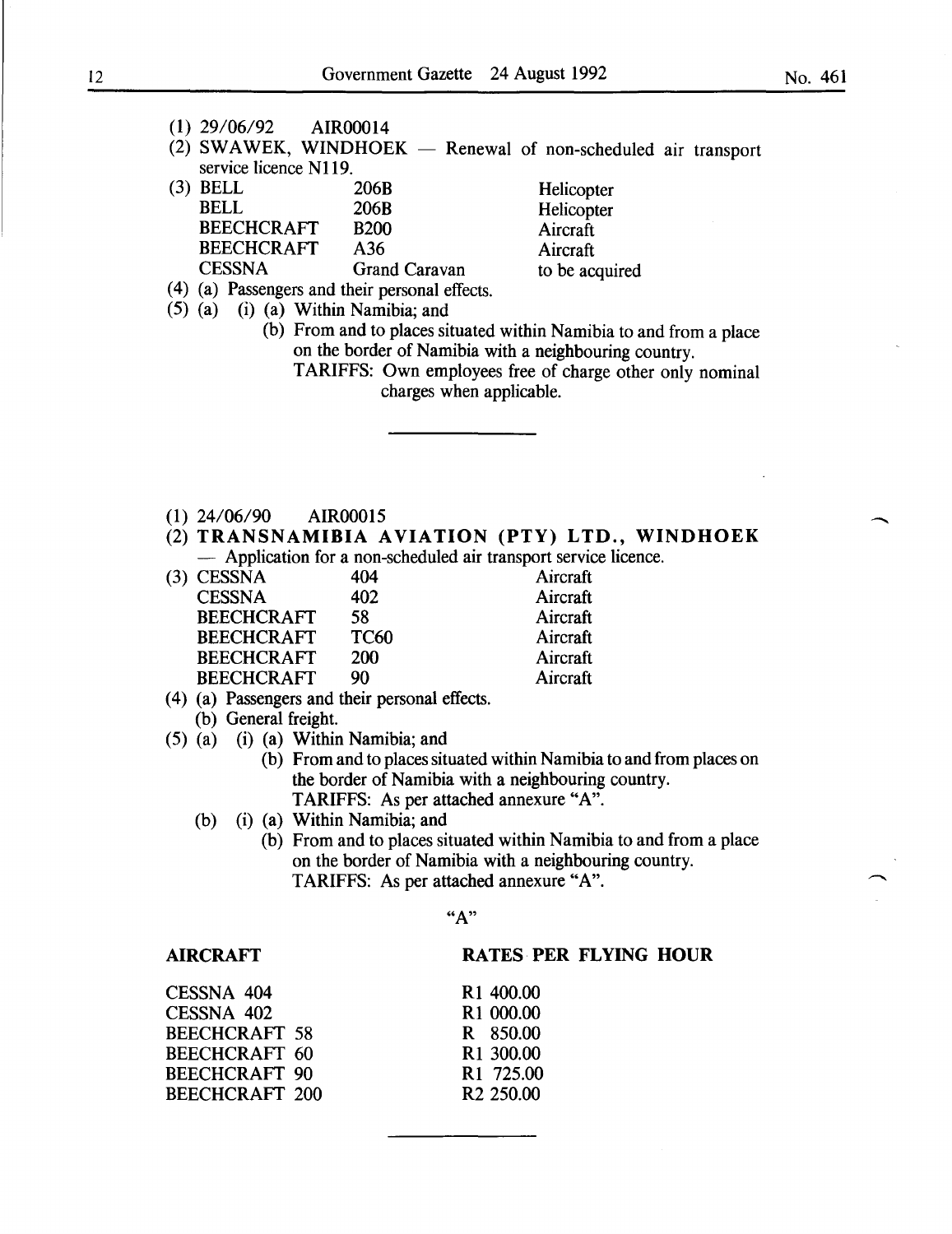. -

|  |  | $(1)$ 29/06/92 | AIR00016 |
|--|--|----------------|----------|
|--|--|----------------|----------|

(2) UYS G., WINDHOEK  $-$  Application for a non-scheduled air transport service licence.

| (3 | <b>CESSNA</b>     | 152            | Aircraft |
|----|-------------------|----------------|----------|
|    | <b>CESSNA</b>     | 152            | Aircraft |
|    | <b>CESSNA</b>     | 210            | Aircraft |
|    | <b>CESSNA</b>     | 210            | Aircraft |
|    | <b>CESSNA</b>     | 210            | Aircraft |
|    | <b>CESSNA</b>     | 310            | Aircraft |
|    | <b>CESSNA</b>     | 210            | Aircraft |
|    | <b>CESSNA</b>     | 340            | Aircraft |
|    | <b>PIPER</b>      | Arrow          | Aircraft |
|    | <b>CESSNA</b>     | 172            | Aircraft |
|    | <b>BEECHCRAFT</b> | <b>Bonanza</b> | Aircraft |
|    |                   |                |          |

- ( 4) (a) Passengers and their personal effects.
	- (b) General freight.

AIRCRAFT

- (5) (a) (i) (a) Within Namibia; and
	- (b) From and to places situated within Namibia to and from a place on the border of Namibia with a neighbouring country. TARIFFS: As per attached annexure "A".
	- (b) (i) (a) Within Namibia; and
		- (b) From and to places situated within Namibia to and from a place on the border of Namibia with a neighbouring country. TARIFFS: As per attached annuxure "A".

**CHARTER** 

R0.85/km Rl.14/km Rl.85/km R2.75/km R3.10/kin

"A"

(1) 29/06/92 AIR00017

(2) UYS G, WINDHOEK  $-$  Application for an aerial work air service licence.

| (3) | <b>CESSNA</b>     | 152     | Aircraft |
|-----|-------------------|---------|----------|
|     | <b>CESSNA</b>     | 152     | Aircraft |
|     | <b>CESSNA</b>     | 210     | Aircraft |
|     | <b>CESSNA</b>     | 210     | Aircraft |
|     | <b>CESSNA</b>     | 210     | Aircraft |
|     | <b>CESSNA</b>     | 310     | Aircraft |
|     | <b>CESSNA</b>     | 210     | Aircraft |
|     | <b>CESSNA</b>     | 340     | Aircraft |
|     | <b>PIPER</b>      | Arrow   | Aircraft |
|     | <b>CESSNA</b>     | 172     | Aircraft |
|     | <b>BEECHCRAFT</b> | Bonanza | Aircraft |
|     |                   |         |          |

( 4) (a) General freight.

(5) (a) (i) (a) Within Namibia; and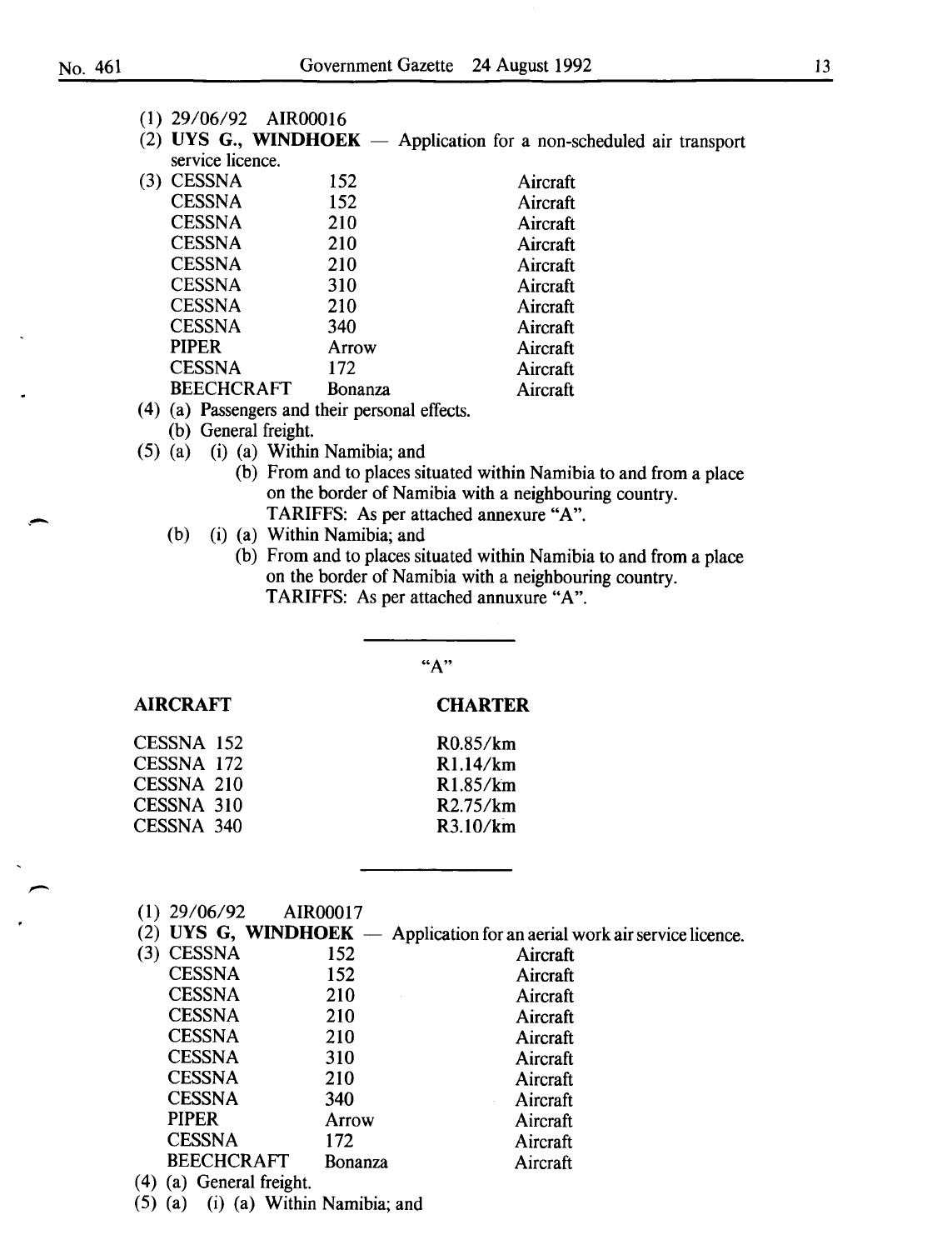-

(b) From and to places situated within Namibia to and from a place on the border of Namibia with a neighbouring country. TARIFFS: As per attached annexure "A".

 $"A"$ 

## AIRCRAFT

## AERIAL WORK

| CESSNA 152 | R280.00/hour |
|------------|--------------|
| CESSNA 172 | R325.00/hour |
| CESSNA 210 | R495.00/hour |
| CESSNA 310 | R705.00/hour |
| CESSNA 340 |              |

- (1) 29/06/92 AIR00018
- (2) UYS G, WINDHOEK  $-$  Renewal of flying training air service licence F138.

| (3) | <b>CESSNA</b>     | 152     | Aircraft |
|-----|-------------------|---------|----------|
|     | <b>CESSNA</b>     | 152     | Aircraft |
|     | <b>CESSNA</b>     | 210     | Aircraft |
|     | <b>CESSNA</b>     | 210     | Aircraft |
|     | <b>CESSNA</b>     | 210     | Aircraft |
|     | <b>CESSNA</b>     | 310     | Aircraft |
|     | <b>CESSNA</b>     | 210     | Aircraft |
|     | <b>CESSNA</b>     | 340     | Aircraft |
|     | <b>PIPER</b>      | Arrow   | Aircraft |
|     | <b>CESSNA</b>     | 172     | Aircraft |
|     | <b>BEECHCRAFT</b> | Bonanza | Aircraft |
|     |                   |         |          |

- (4) (a) General freight and persons.
- (5) (a) (i) From Eros to places situated within Namibia or to a place on the border of Namibia with a neighbouring country and return. TARIFFS: As per agreement.

"A"

## FLYING TRAINING

R80.00/hour R80.00/hour R80.00/hour R90.00/hour R90.00/hour

| CESSNA 152        |  |
|-------------------|--|
| <b>CESSNA 172</b> |  |
| <b>CESSNA 210</b> |  |
| CESSNA 310        |  |
| <b>CESSNA 340</b> |  |

(1) 02/04/91 AIR00019

AIRCRAFT

(2) WESTAIR AVIATION (PTY) LTD., WINDHOEK  $-$  Application for a non-scheduled air transport service licence.

| (3) CESSNA    | 172      | Aircraft |
|---------------|----------|----------|
| <b>CESSNA</b> | 182      | Aircraft |
| <b>CESSNA</b> | $210 -$  | Aircraft |
| <b>CESSNA</b> | 310R     | Aircraft |
| <b>CESSNA</b> | 402B     | Aircraft |
| <b>PIPER</b>  | PA28-235 | Aircraft |
|               |          |          |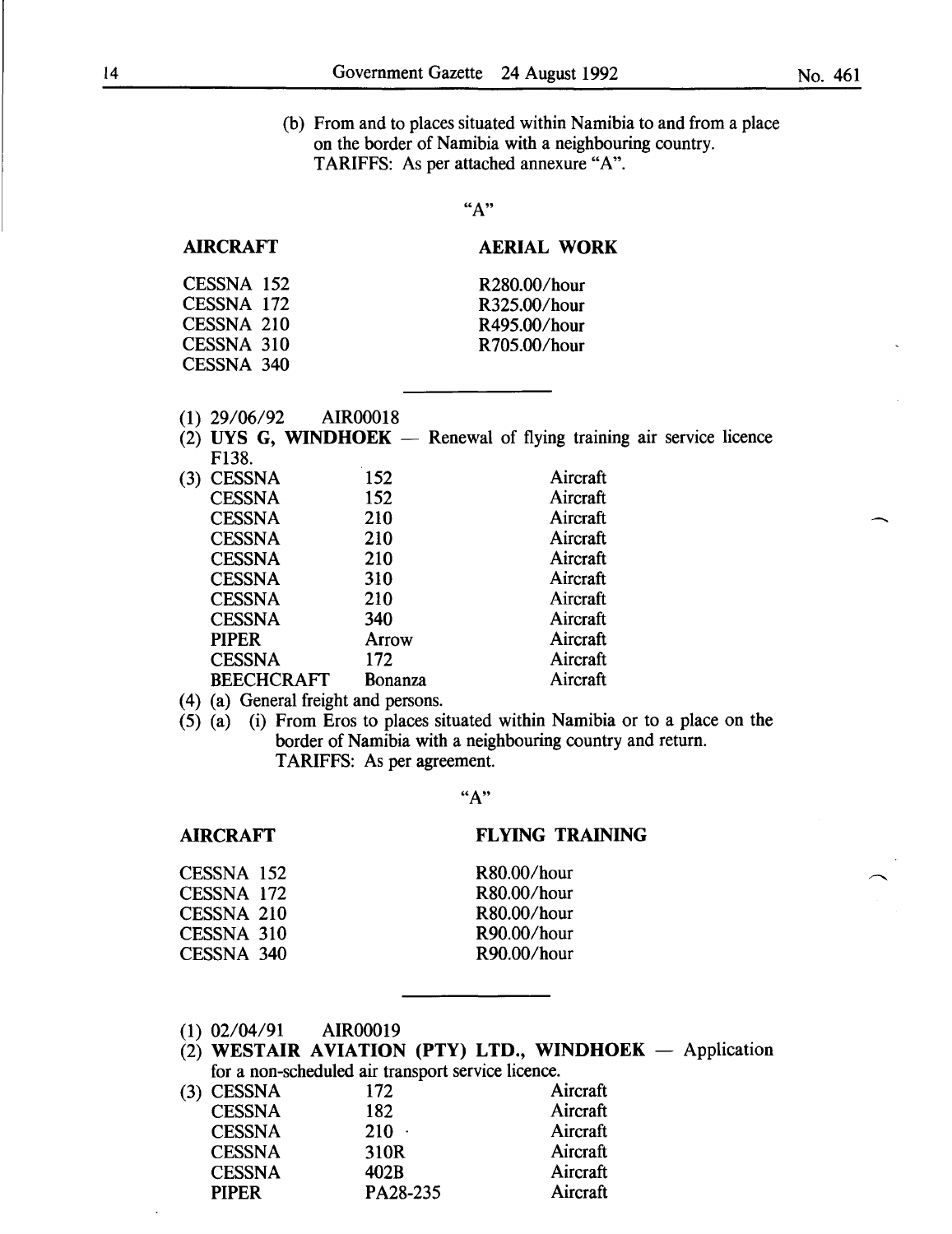- ( 4) (a) Passengers and their personal effects.
	- (b) General freight.
- (5) (a) (i) (a) Within Namibia; and
	- (b) From and to places situated within Namibia to and from a place on the border of Namibia with a neighbouring country. TARIFFS: As per attached annexure "A".
	- (b) (i) (a) Within Namibia; and
		- (b) From and to places situated within Namibia to and from a place on the border of Namibia with a neighbouring country. TARIFFS: As per attached annexure "A".

### AIRCRAFT

#### TARIFF

CESSNA 172 CESSNA 182 CESSNA 210 CESSNA 310R CESSNA 402B PIPER PA28-235

## Rl.35 - Rl.45/km Rl.45 - Rl.50/km Rl.50 - R1.60/km R2.00 - R2.20/km R2.50- R2.70/km Rl.45 - R1.50/km

- (1) 08/02/91 AIR00020
- $(2)$  GRELLMANN W, WINDHOEK Renewal of aerial work air service licence W23.

| (3) PIPER         | PA-36-375    | Aircraft |
|-------------------|--------------|----------|
| <b>CESSNA</b>     | <b>P210N</b> | Aircraft |
| <b>BEECHCRAFT</b> | <b>BE60</b>  | Aircraft |
| <b>CESSNA</b>     | 310R         | Aircraft |
|                   |              |          |

- ( 4) (a) Passengers and their personal effects.
	- (b) General freight.
- (5) (a) (i) (a) Within Namibia; and
	- (b) From and to places situated within Namibia to and from a place on the border of Namibia with a neighbouring country. TARIFFS: As per attached annexure "A".
	- (b) (i) (a) Within Namibia; and
		- (b) From and to places situated within Namibia to and from a place on the border of Namibia with a neighbouring country. TARIFFS: As per attached annexure "A".

"A"

#### AIRCRAFT

### TARIFF

BEECHCRAFf E60 CESSNA 310R PIPER PA-36-375 CESSNA P210N

R3.35/km  $\sim$ R2.20/km R4.50 - R5.00/ha R220.00/hour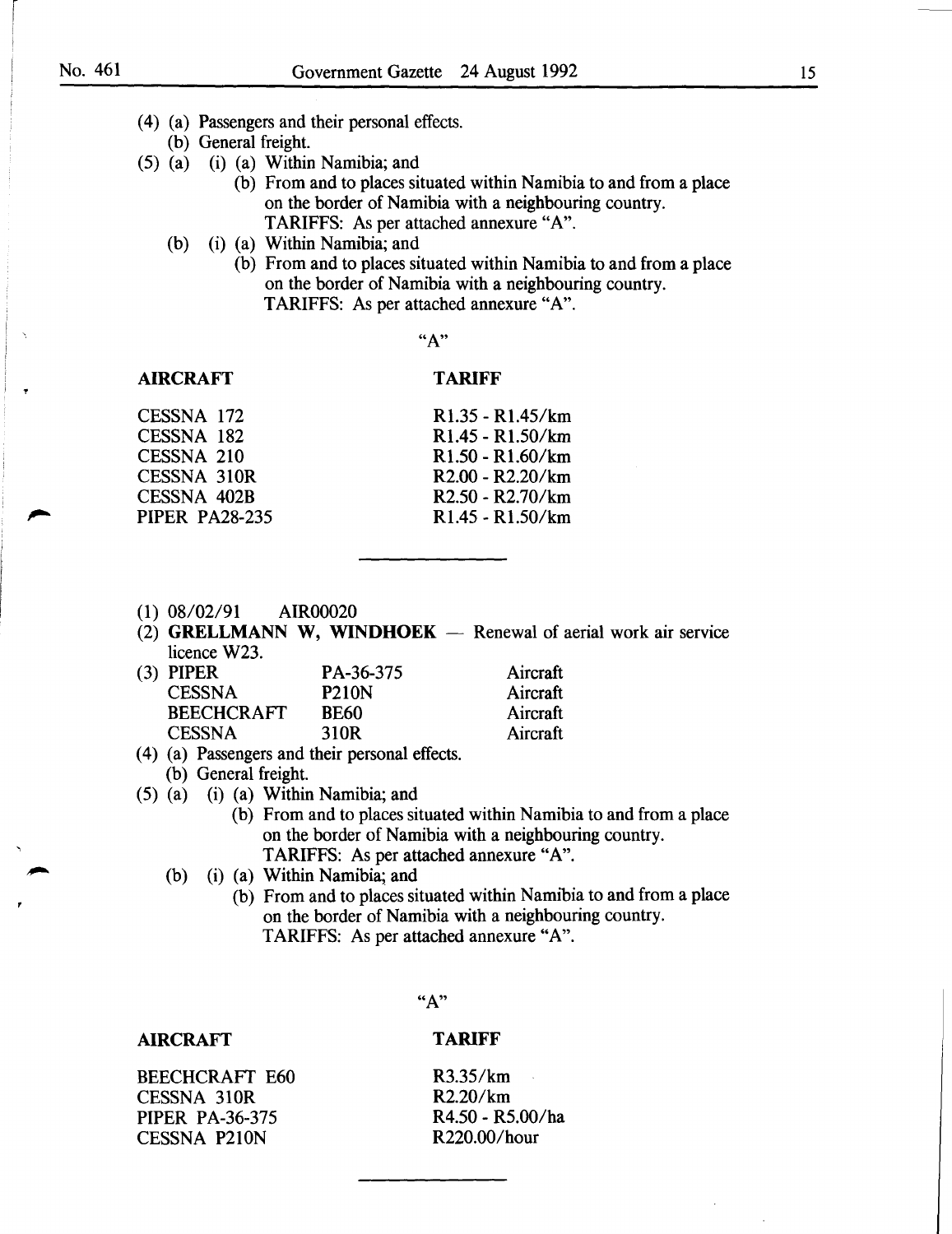(2) WESTAIR AVIATION (PTY) LTD., WINDHOEK  $-$  Renewal of flying training air service licence F559.

| (3) | <b>CESSNA</b>                         | 172          | Aircraft |
|-----|---------------------------------------|--------------|----------|
|     | <b>CESSNA</b>                         | 182          | Aircraft |
|     | <b>CESSNA</b>                         | 210          | Aircraft |
|     | <b>CESSNA</b>                         | 310          | Aircraft |
|     | <b>CESSNA</b>                         | 402B         | Aircraft |
|     | <b>PIPER</b>                          | PA28-235     | Aircraft |
|     | <b>PIPER</b>                          | PA-36-375    | Aircraft |
|     | <b>CESSNA</b>                         | <b>P210N</b> | Aircraft |
|     | <b>BEECHCRAFT</b>                     | <b>BE60</b>  | Aircraft |
|     | <b>CESSNA</b>                         | 310R         | Aircraft |
|     | $(4)$ (a) Conoral frojaht and norgano |              |          |

(4) (a) General freight and persons. (5) (a) (i) (a) Within Namibia; and

(b) From and to places situated within Namibia to and from a place on the border of Namibia with a neighbouring country. TARIFFS: As per attached annexure "A".

TARIFF

#### "A"

#### AIRCRAFT

CESSNA 172 CESSNA 182 CESSNA 210 CESSNA 310R CESSNA 402B PIPER PA28-235 PIPER PA-36-375 CESSNA P210N BEECHCRAFT E60 CESSNA 310R

Rl.35 - Rl.45/km Rl.45 - Rl.50/km Rl.50 - Rl.60/km R2.00 - R2.20/km R2.50 - R2. 70/km R1.45- R1.50/km R4.50 - R5.00/ha R220.00/hour R3.35/km R2.20/km

- (1) 21/07/92 AIR00022
- (2) SWAMIBIA FINANCIAL SERVICE BUREAU (PTY) LTD.,  $SWAKOPMUND$   $-$  Application for a non-scheduled air transport service licence. ıft

| (3) CESSNA        | 401          | Aircraft |
|-------------------|--------------|----------|
| <b>BEECHCRAFT</b> | <b>Baron</b> | Aircraft |
| <b>BEECHCRAFT</b> | <b>Baron</b> | Aircraft |
| <b>BEECHCRAFT</b> | Baron        | Aircraft |
|                   |              |          |

- ( 4) (a) Passengers and their personal effects.
- (b) General freight.
- (5) (a) (i) (a) Within Namibia; and
	- (b) From and to places situated within Namibia to and from a place on the border of Namibia with a neighbouring country. TARIFF: R500.00/hour or as per agreement.
	- (b) (i) (a) Within Namibia; and
		- (b) From and to places situated within Namibia to and from a place on the border of Namibia with a neighbouring country. TARIFF: R500.00/hour or as per agreement.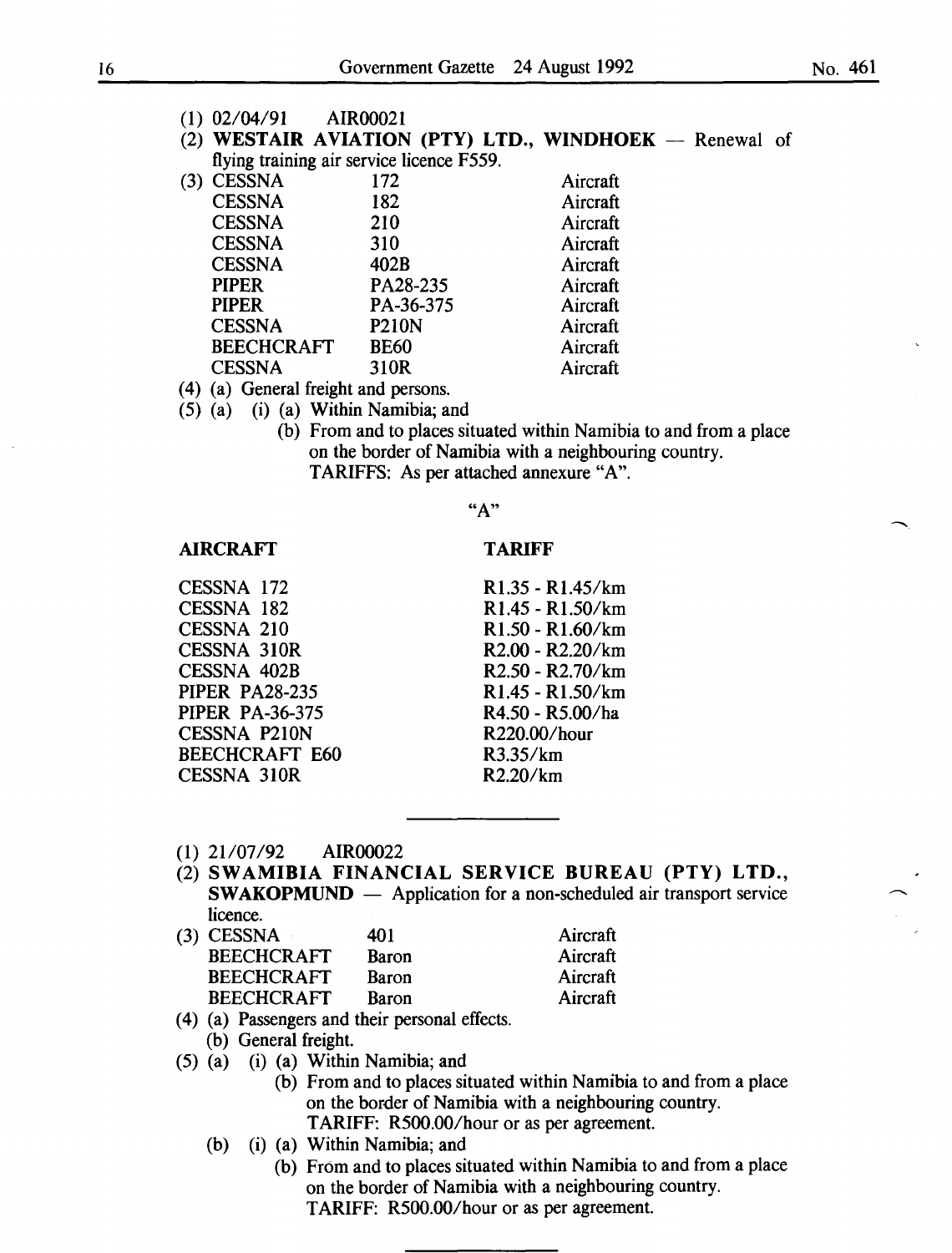| $(1)$ 21/07/92 AIR00023                                                 |                                                                    |
|-------------------------------------------------------------------------|--------------------------------------------------------------------|
| (2) SWAMIBIA FINANCIAL SERVICE BUREAU (PTY) LTD.,                       |                                                                    |
| <b>SWAKOPMUND</b> — Application for an aerial work air service licence. |                                                                    |
| $(3)$ CESSNA<br>401                                                     | Aircraft                                                           |
| <b>BEECHCRAFT</b><br>Baron                                              | Aircraft                                                           |
| <b>BEECHCRAFT</b><br>Baron                                              | Aircraft                                                           |
| <b>BEECHCRAFT</b><br>Baron                                              | Aircraft                                                           |
| (4) (a) Passengers and their personal effects.                          |                                                                    |
| (b) General freight.                                                    |                                                                    |
| $(5)$ (a) (i) (a) Within Namibia; and                                   |                                                                    |
|                                                                         | (b) From and to places situated within Namibia to and from a place |
|                                                                         | on the border of Namibia with a neighbouring country.              |
| TARIFF: R500.00/hour or as per agreement.                               |                                                                    |
| (i) (a) Within Namibia; and<br>(b)                                      |                                                                    |
|                                                                         | (b) From and to places situated within Namibia to and from a place |
|                                                                         | on the border of Namibia with a neighbouring country.              |
| TARIFF: R500.00/hour or as per agreement.                               |                                                                    |
|                                                                         |                                                                    |
|                                                                         |                                                                    |
|                                                                         |                                                                    |
| $(1)$ 23/07/92 AIR00024                                                 |                                                                    |
| (2) GOVERNMENT GARAGE WINDHOEK, WINDHOEK - Appli-                       |                                                                    |
| cation for a non-scheduled air transport service licence.               |                                                                    |
| (3) SQUIRREL                                                            | Helicopter                                                         |
| <b>SQUIRREL</b>                                                         | Helicopter                                                         |
| <b>PIPER</b><br>Cheyenne                                                | Aircraft                                                           |
| <b>PIPER</b><br>Cheyenne                                                | Aircraft                                                           |
| <b>BEECHCRAFT</b><br>Baron                                              | Aircraft                                                           |
| <b>SARATOGA</b>                                                         | Aircraft                                                           |
| (4) (a) Passengers and their personal effects.                          |                                                                    |
| (b) General freight.                                                    |                                                                    |
| $(5)$ (a) (i) (a) Within Namibia; and                                   |                                                                    |
|                                                                         | (b) From and to places situated within Namibia to and from a place |
|                                                                         | on the border of Namibia with a neighbouring country.              |
| TARIFFS: As approved by the Treasury.                                   |                                                                    |
| (i) (a) Within Namibia; and<br>(b)                                      |                                                                    |
|                                                                         | (b) From and to places situated within Namibia to and from a place |
|                                                                         | on the border of Namibia with a neighbouring country.              |
| TARIFFS: As approved by the Treasury.                                   |                                                                    |
|                                                                         |                                                                    |
|                                                                         |                                                                    |
|                                                                         |                                                                    |
|                                                                         |                                                                    |
| $(1)$ 04/08/92<br>AIR00025                                              |                                                                    |
| (2) AIR NAMIBIA, WINDHOEK $-$ Application for a non-scheduled air       |                                                                    |
| transport service licence.                                              |                                                                    |
| (3) As per annexure "B" attached.                                       |                                                                    |

- ( 4) (a) Passengers and their personal effects.
	- (b) General freight.
- (5) (a) (i) (a) Within Namibia; and
	- (b) From and to places situated within Namibia to and from a place on the border of Namibia with a neighbouring country. TARIFFS: As per annexure "B".